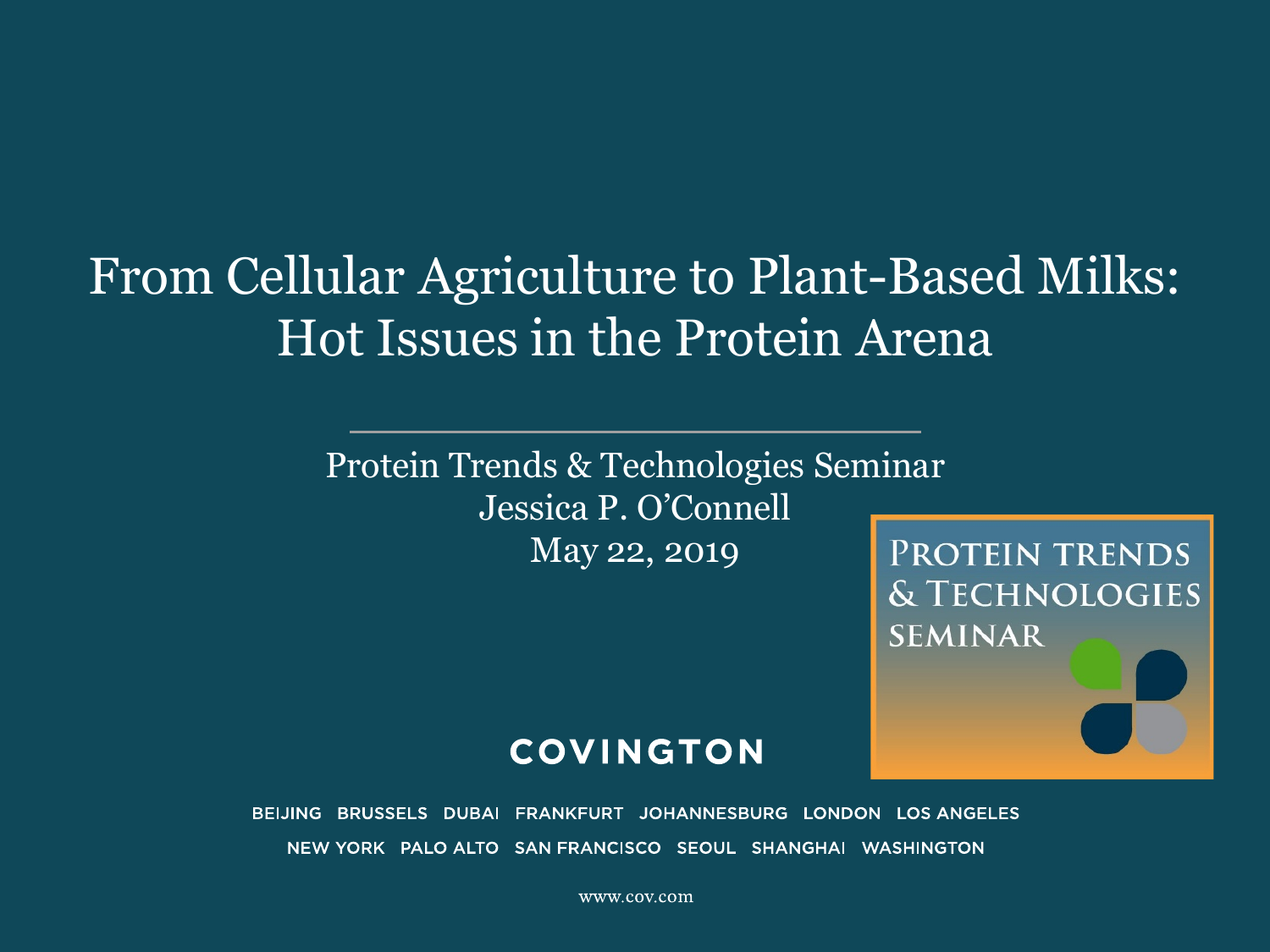# Agenda

- Background: food standards and regulatory jurisdiction
- Recent actions: food standards
- Recent actions: cellular agriculture
- What to expect?







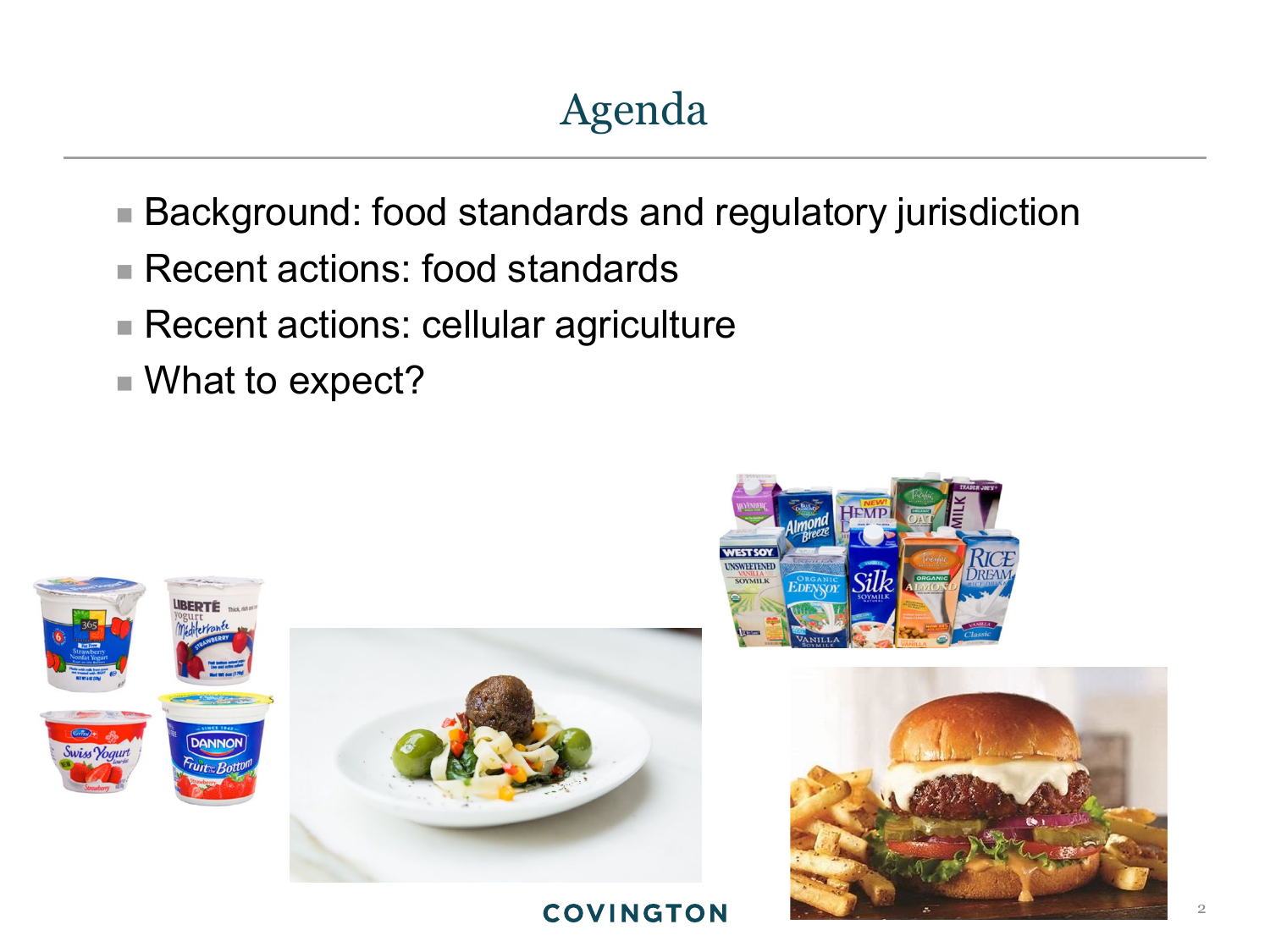## Standards of Identity: Background

### **FDA**

- FDCA § 401: FDA may establish a definition and standard of identity for food to "**promote honesty and fair dealing in the interest of consumers**"
- No definition and standard may be established for fresh or dried fruits or vegetables, except for avocados, cantaloupes, citrus fruits, and melons (relating only to maturity and effects of freezing)
- **FDA/CFSAN has established over 280 standards** largely for staple products

### **USDA**

- FMIA & PPIA (§§ 607(c), 457(b)): USDA may establish a definition and standard of identity or composition whenever "**necessary for the protection of the public**"
- Standards may not be "inconsistent with any such standards" established under FDCA
- **USDA must consult with FDA** prior to issuance "to avoid inconsistency in such standards and possible impairment of the coordinated effective administration"
- **USDA/FSIS has established approximately 80 standards** for meat and poultry products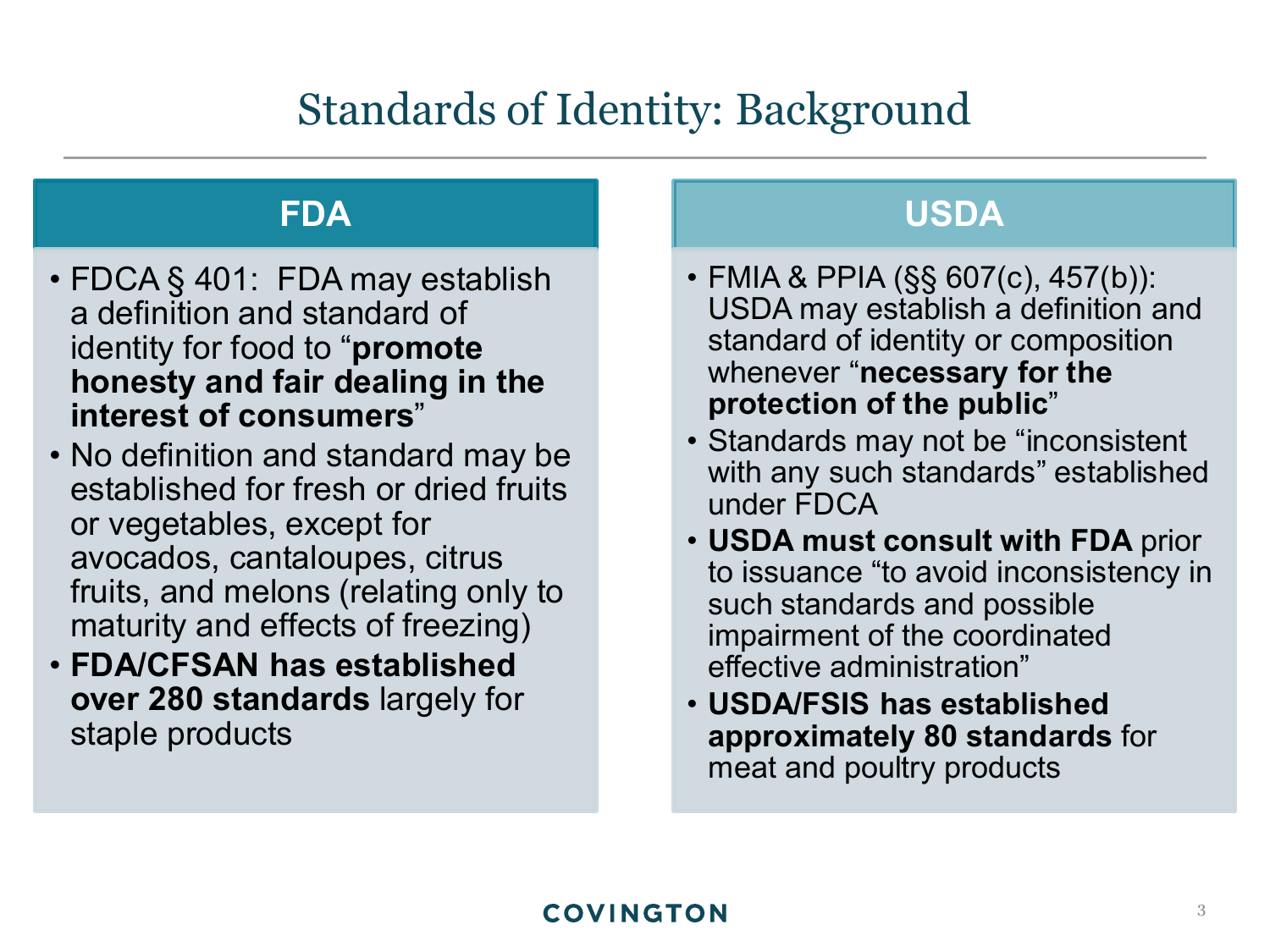## Standards of Identity: Background

### **FDA**

- Standards **establish common or usual name and define nature of the food,** generally in terms of types of ingredients that food must contain (i.e., mandatory ingredients), and those that it may contain (i.e., optional ingredients)
- Standards "also may describe the **manufacturing process when that process has a bearing on the identity of the finished food**"
- If no standard of identity, food must be identified by "common or usual name"

### **USDA**

- Standards vary depending on complexity of food and level of detail necessary to define its characterizing features
- Standards of identity **generally require the presence of certain expected ingredients or mandate how product is to be formulated or prepared**, and sometimes specify how product must be prepared
- Standards of composition specify minimum or maximum amount of ingredients in a product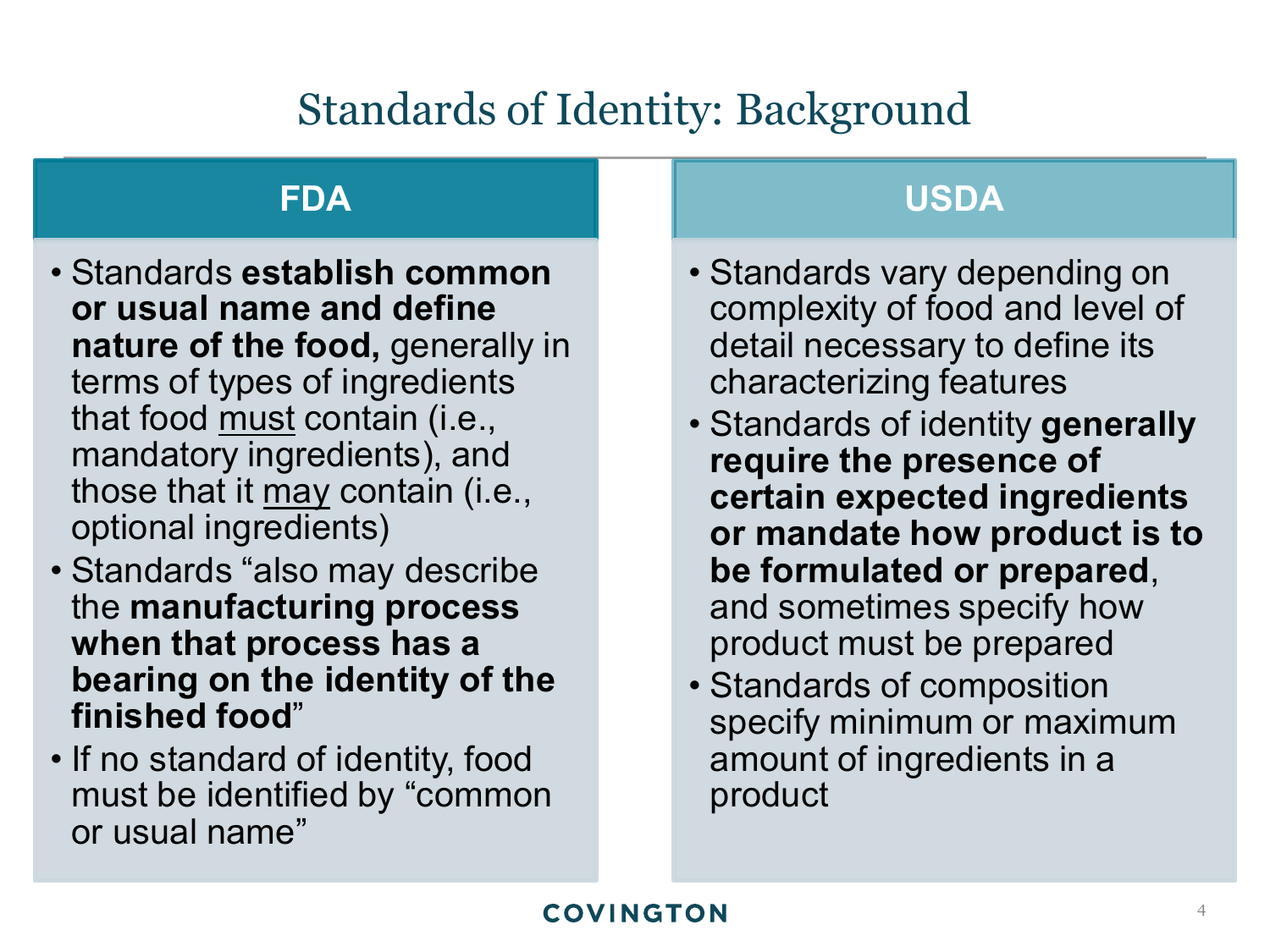## Gov't Interest in Modernizing Food Standards?

- FDA's 2018 Strategic Policy Roadmap
	- *"Modernizing certain standards of identity to address current barriers to the development of healthier products while making sure consumers have accurate information about the foods they eat. Among other steps, FDA intends to issue a request for information to identify and help prioritize which potential standards of identity should be modernized based on their public health value."*
- FDA's 2018 Nutrition Innovation Strategy
	- *"FDA can help facilitate innovation while protecting public health through food standards of identity. . . . It's important to take a fresh look at existing standards of identity in light of marketing trends and the latest nutritional science. The goal is to maintain the basic nature and nutritional integrity of products while allowing industry flexibility for innovation to produce more healthful foods."*
- **Diamage 1** Other Statements by former Commissioner Gottlieb
	- *"We'll also look to eliminate standards that may not be necessary. Our priority, again, is public health, and flexibility is key. We want to maintain the basic nature and nutritional integrity of products while allowing industry flexibility for innovation. Protection against economic fraud still is critical. But we also see a need for flexibility in standards that allow better public health outcomes by encouraging manufacturers to produce more healthful foods that are still affordable."*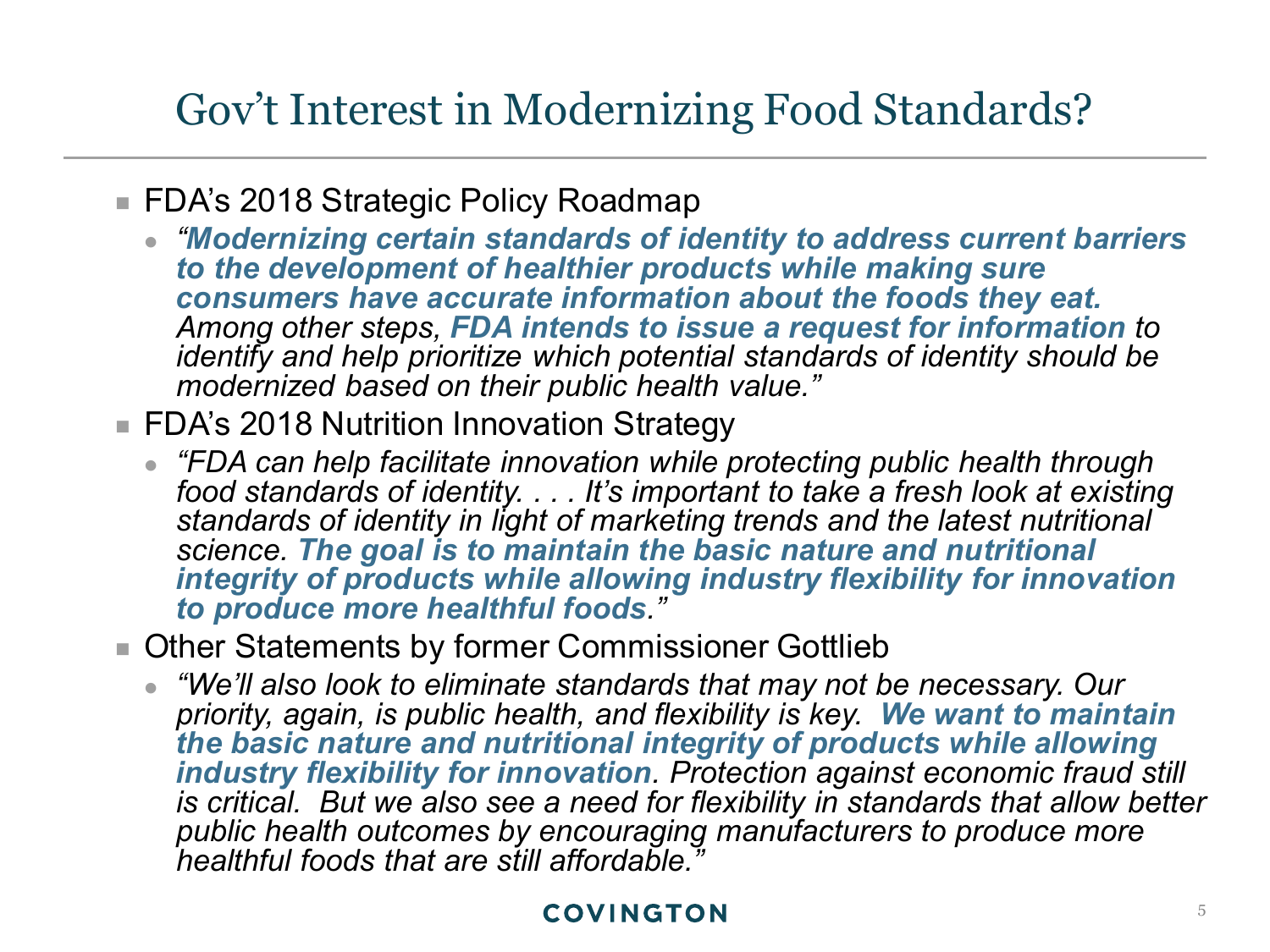### Recent Actions re: Food Standards - Dairy

- FDA standards of identity currently include wide range of dairy standards
- FDA's regulations: Milk is the lacteal secretion, practically free from colostrum, obtained by the complete milking of one or more healthy cows
- $\blacksquare$  FDCA 403(g): Food is misbranded if it purports to be or is represented as a food for which a definition and standard of identity has been prescribed
- July 2018, Commissioner Gottlieb: "an almond doesn't lactate"

| CHAPTER I-FOOD AND DRUG ADMINISTRATION                                  |
|-------------------------------------------------------------------------|
| DEPARTMENT OF HEALTH AND HUMAN SERVICES                                 |
| SUBCHAPTER B--FOOD FOR HUMAN CONSUMPTIC                                 |
| PART 131 MILK AND CREAM <sup>9</sup>                                    |
| <b>Subpart A--General Provisions</b>                                    |
| § 131.3 - Definitions.                                                  |
| § 131.25 - Whipped cream products containing flavoring or sweetening.   |
| <b>Subpart B--Requirements for Specific Standardized Milk and Cream</b> |
| § 131.110 - Milk.                                                       |
| § 131.111 - Acidified milk.                                             |
| § 131.112 - Cultured milk.                                              |
| § 131.115 - Concentrated milk.                                          |
| § 131.120 - Sweetened condensed milk.                                   |
| § 131.125 - Nonfat dry milk.                                            |
| § 131.127 - Nonfat dry milk fortified with vitamins A and D.            |
| § 131.130 - Evaporated milk.                                            |
| § 131.147 - Dry whole milk.                                             |
| § 131.149 - Dry cream.                                                  |
| § 131.150 - Heavy cream.                                                |
| § 131.155 - Light cream.                                                |
| § 131.157 - Light whipping cream.                                       |
| § 131.160 - Sour cream.                                                 |
| § 131.162 - Acidified sour cream.                                       |
| § 131.170 - Eggnog.                                                     |
| § 131.180 - Half-and-half.                                              |
| § 131.200 - Yogurt.                                                     |
| § 131.203 - Lowfat yogurt.                                              |
| § 131.206 - Nonfat yogurt.                                              |

**TITLE 21--FOOD AND DRUGS**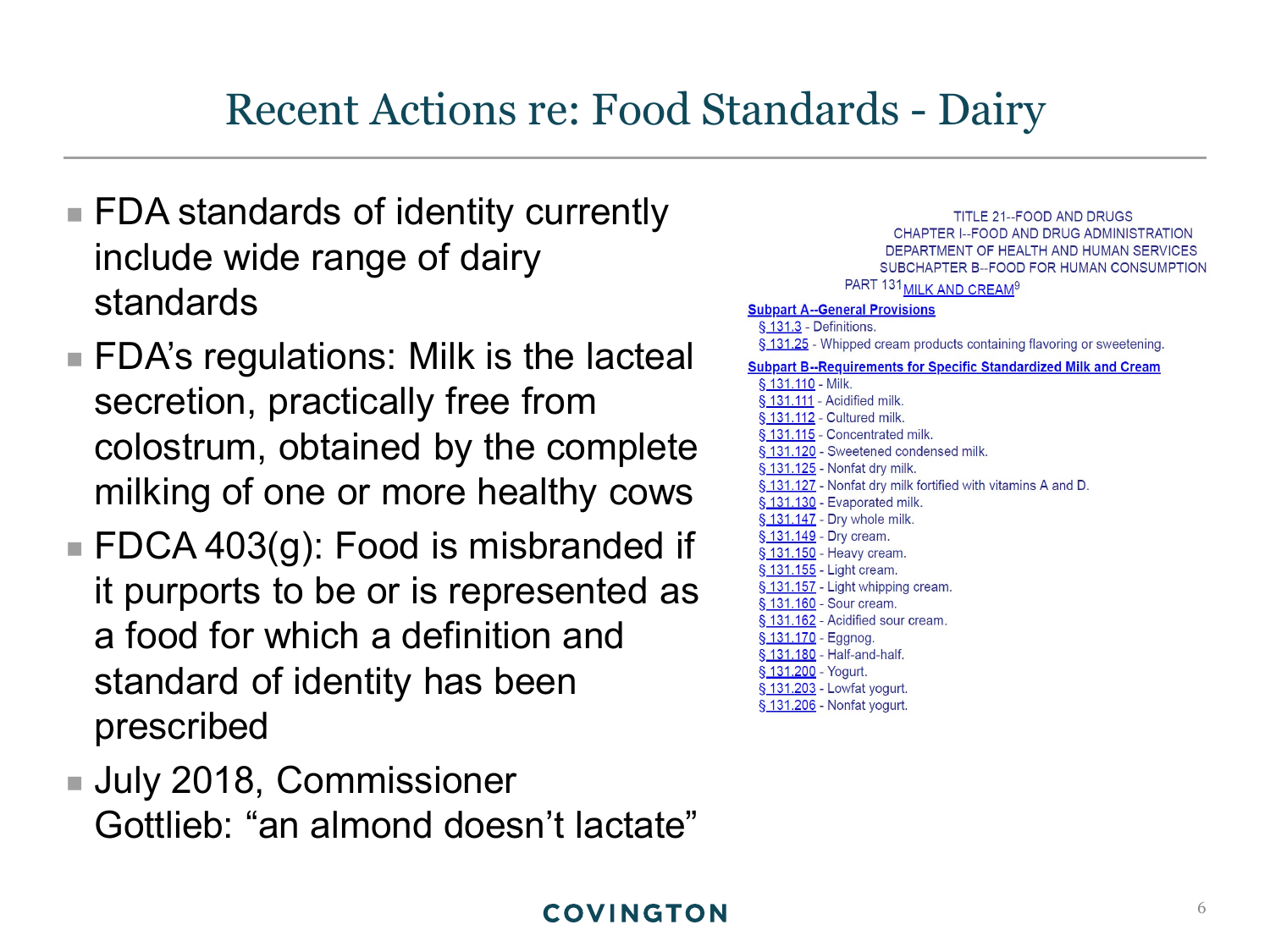### Recent Actions re: Food Standards - Dairy

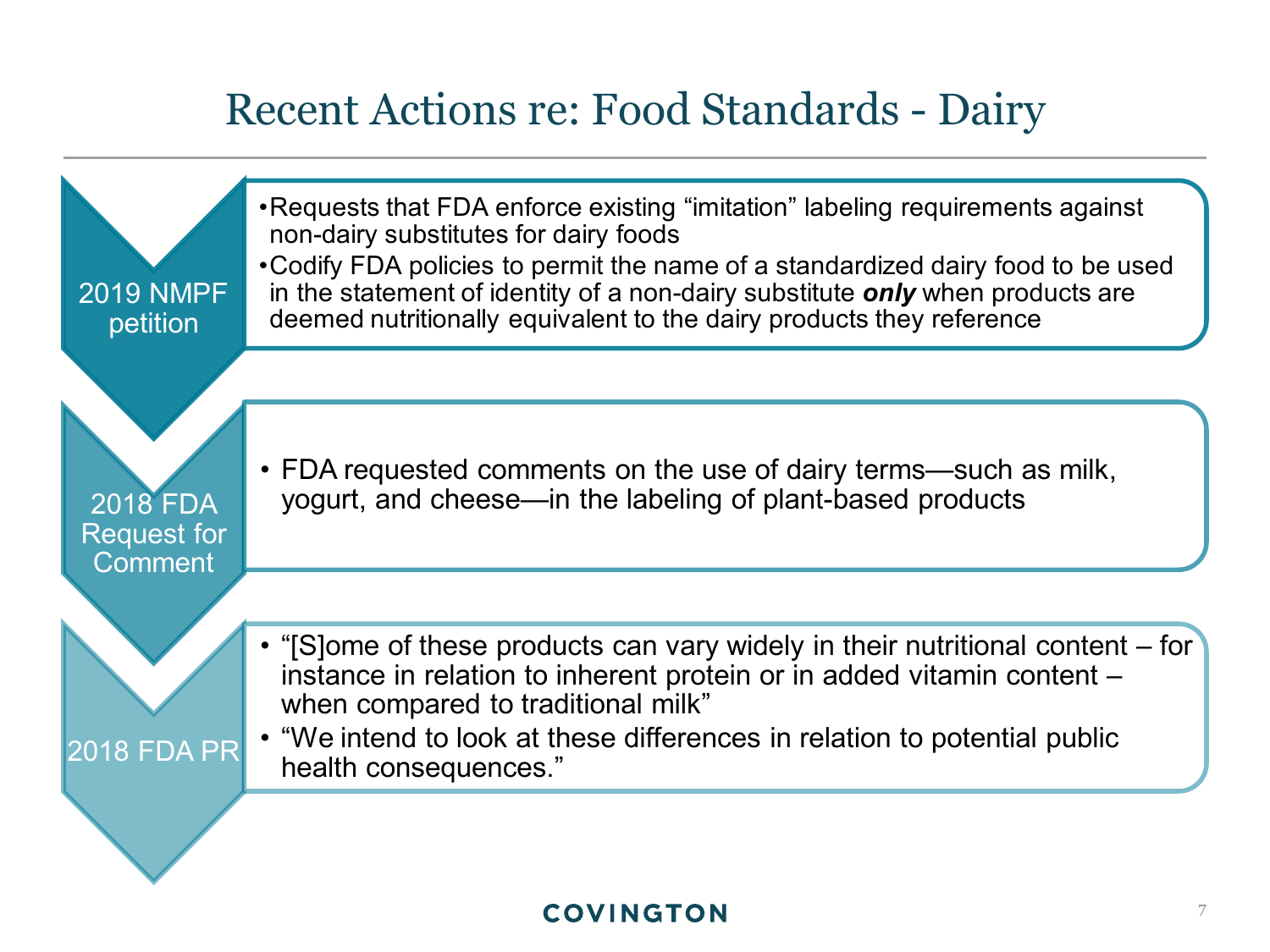### Recent Actions re: Food Standards - Dairy

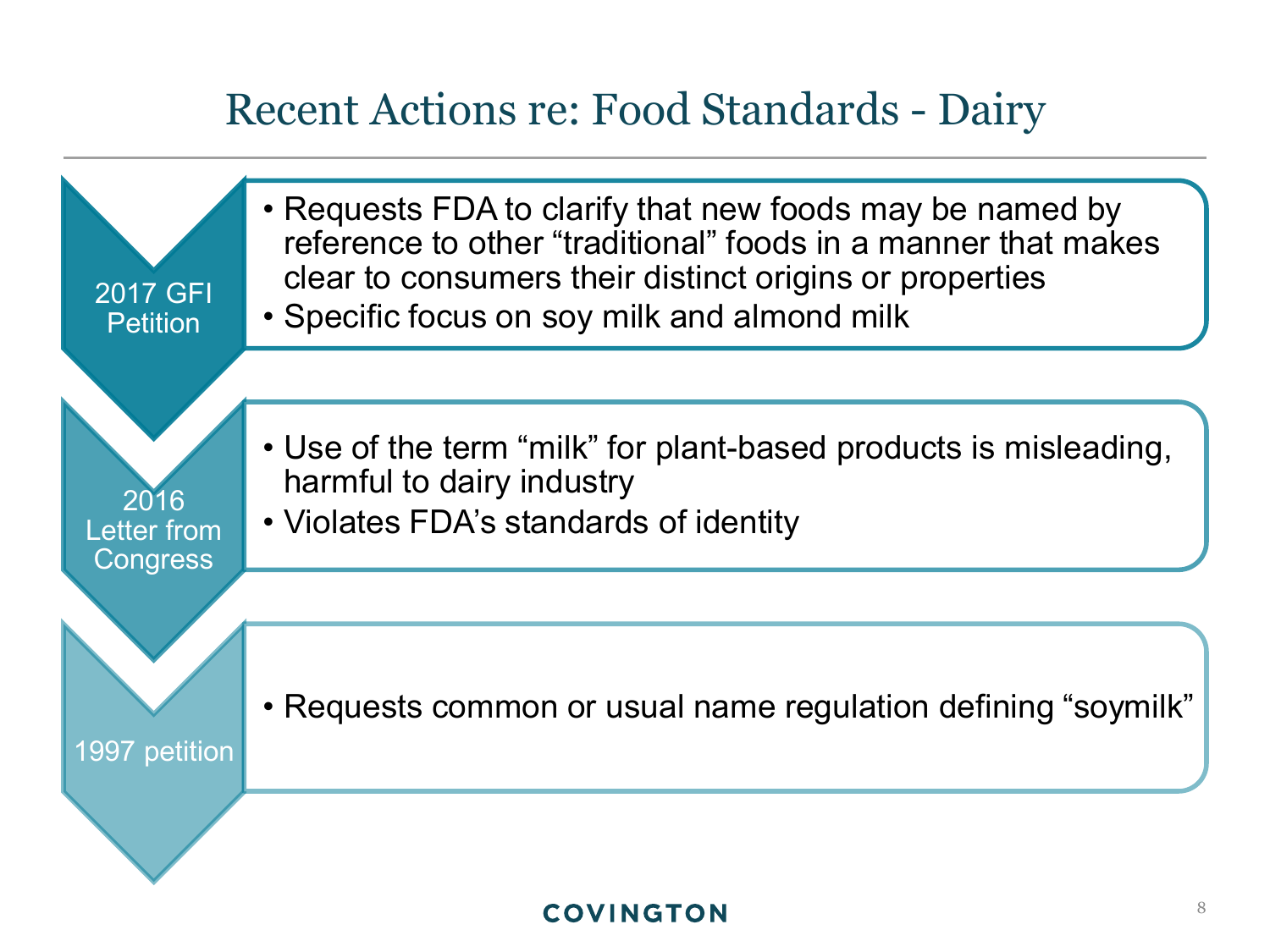## Recent Actions: Skim Milk State Litigation

### *Ocheesee Creamery LLC v. Putnam*

- Florida state law standard for "skim milk" requires vitamins lost during skimming to be replaced as food additive
- Milk producer did not want to replace vitamins, but still wanted to call product "skim milk" – with a qualifier
- Florida insisted on name "milk product" rather than "skim milk"
- **District Court found Florida requirement allowable under 1st** Amendment
- $\blacksquare$  11<sup>th</sup> Circuit reversed March 2017
	- "It is undoubtedly true that a state can propose a definition for a given term. However, it does not follow that once a state has done so, any use of the term inconsistent with the state's preferred definition is inherently misleading."
	- "The State was unable to show that forbidding the Creamery from using the term 'skim milk' was reasonable, and not more extensive than necessary to serve its interest."

\*\* 2018 First Amendment challenge to FDA on same issue: *South Mountain Creamery*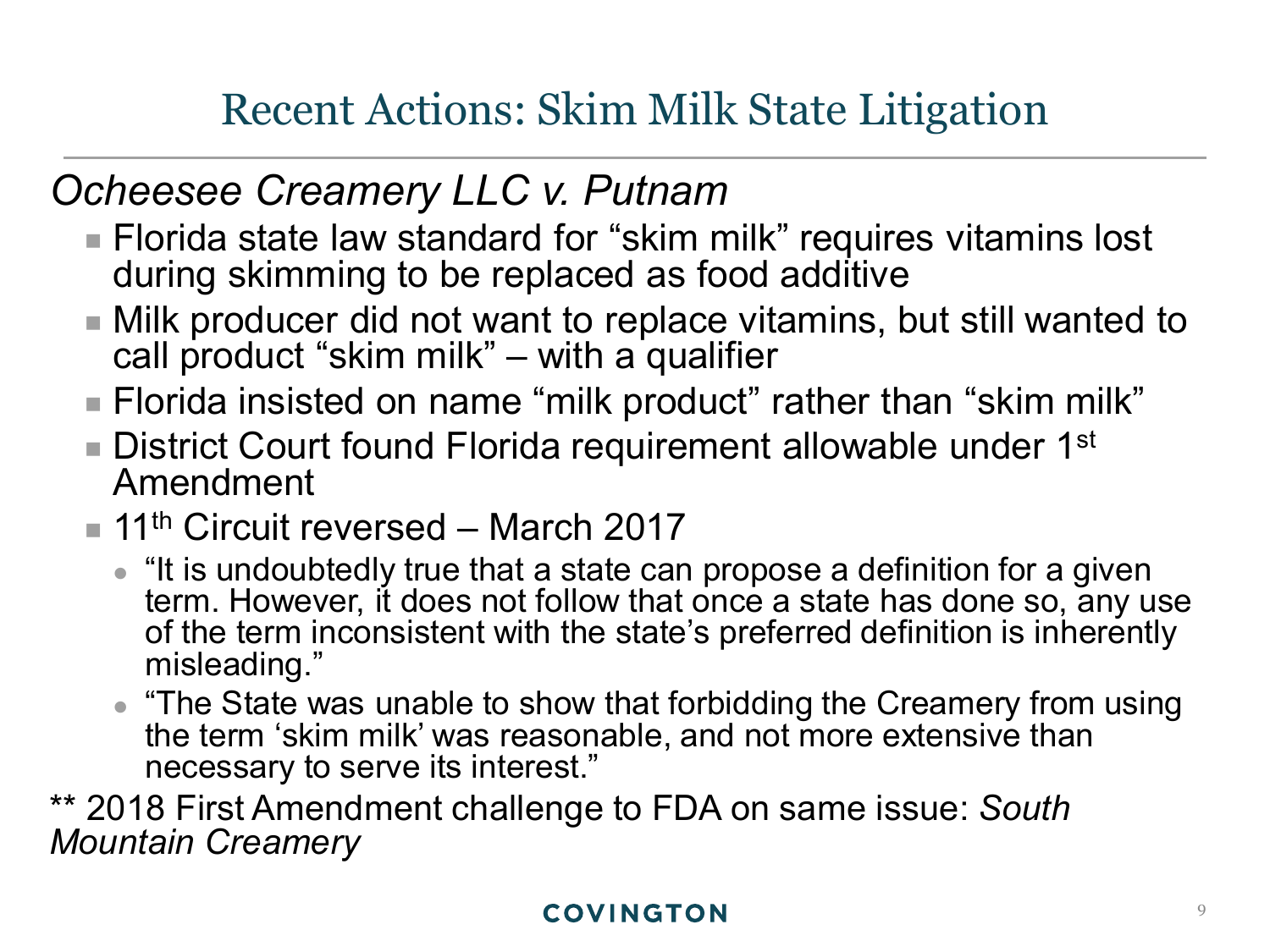## Recent Actions re: Food Standards - Mayonnaise

- FDA 2015 WL: "Just Mayo" products misbranded because they "purport to be the standardized food mayonnaise due to the misleading name and imagery used on the label, but do not" meet the standard for mayonnaise (primarily because of no egg)
- **After negotiation: company can** keep "Just Mayo" with additional language to indicate "egg free" and clarify that not standardized product

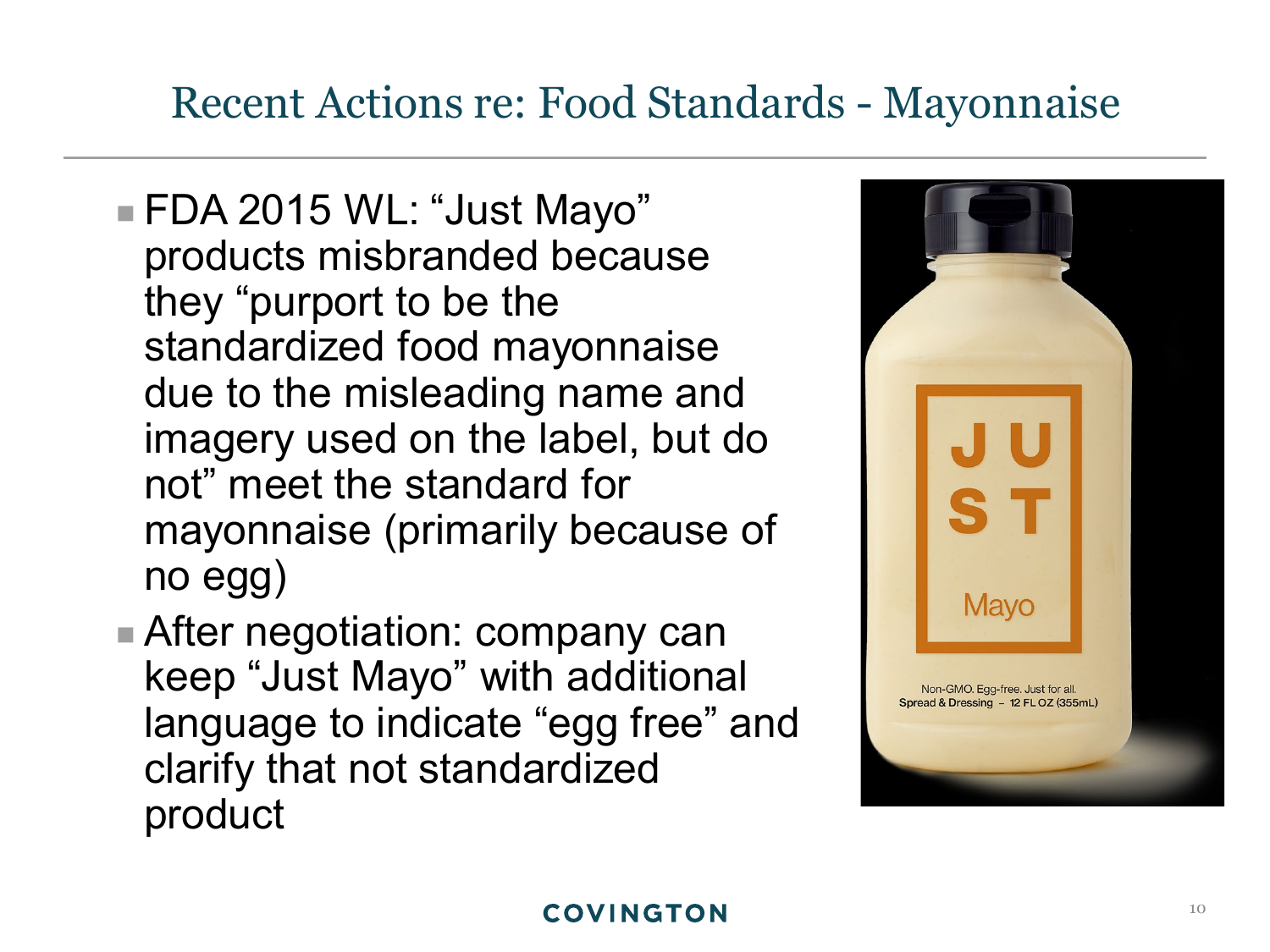Other Standardized Foods

Yogurt, Ice Cream: tie to *milk*

Flour: Flour, white flour, wheat flour, plain flour, is the food prepared by grinding and bolting *cleaned wheat*, other than durum wheat and red durum wheat

Bread: Bread, white bread, and rolls, white rolls, or buns, and white buns are the foods produced by baking mixed yeast-leavened dough prepared from *flour, bromated flour, phosphated flour*, or a combination of two or more of these

Liquid eggs: Liquid eggs, mixed eggs, liquid whole eggs, mixed whole eggs are eggs of the *domestic hen* broken from the shells and with yolks and whites in their natural proportion as so broken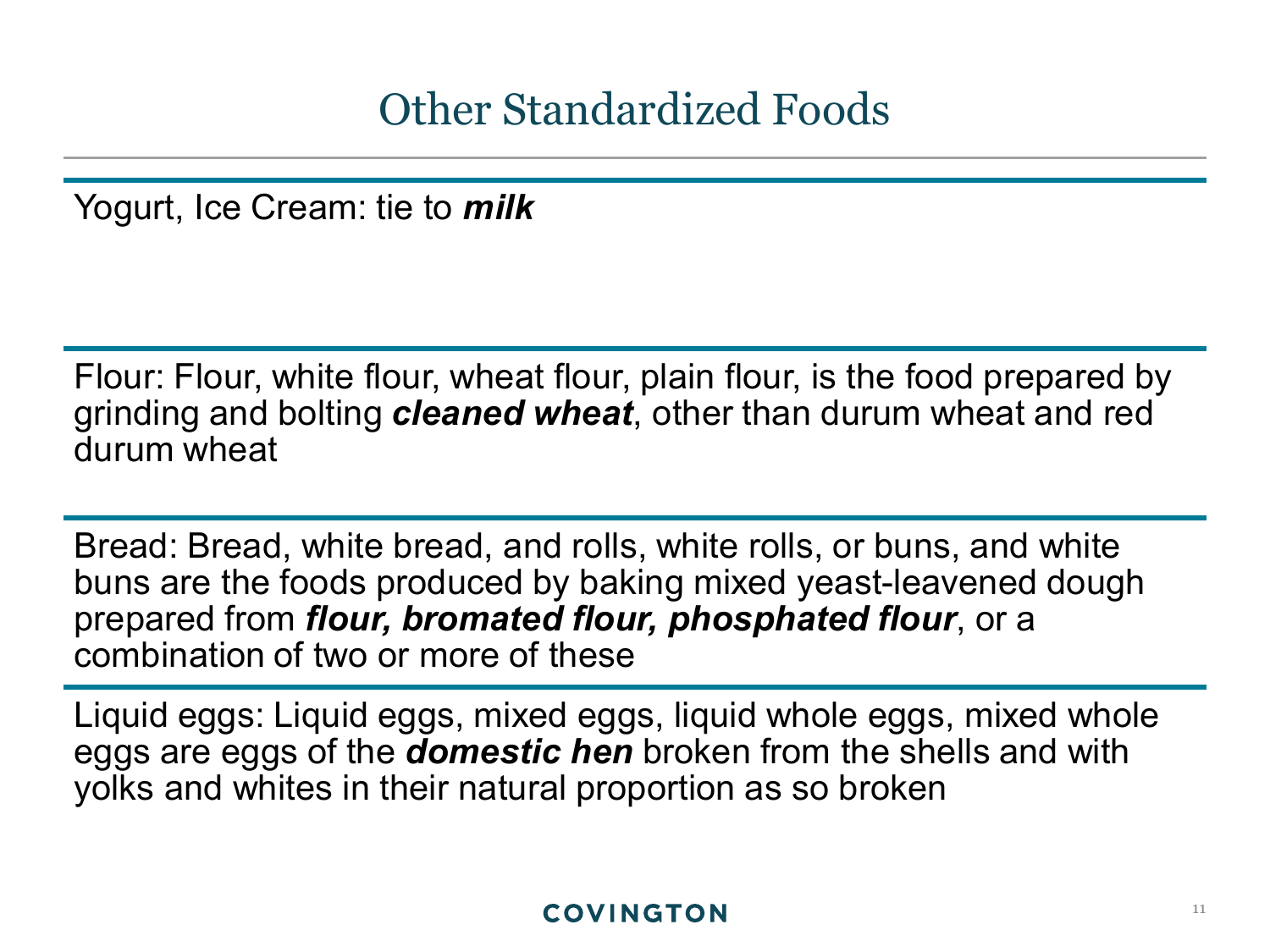# Recent Actions re: Food Standards – Alternatively Sourced Meat Products

### **2018 Petition to FSIS from US Cattlemen's Association**

- Limit the definition of "beef" to product from cattle born, raised, and harvested in the "traditional manner"
- Prohibit "beef" from coming from alternative sources animal cells, plants, insects
- Limit definition of "meat" to tissue or flesh of animals that have been harvested in the "traditional manner"
- Petition identifies clean/cultured meat and plant based meat as products that should not be eligible to labeled as "beef" or "meat"
- Comment period ends this month









F A T S

12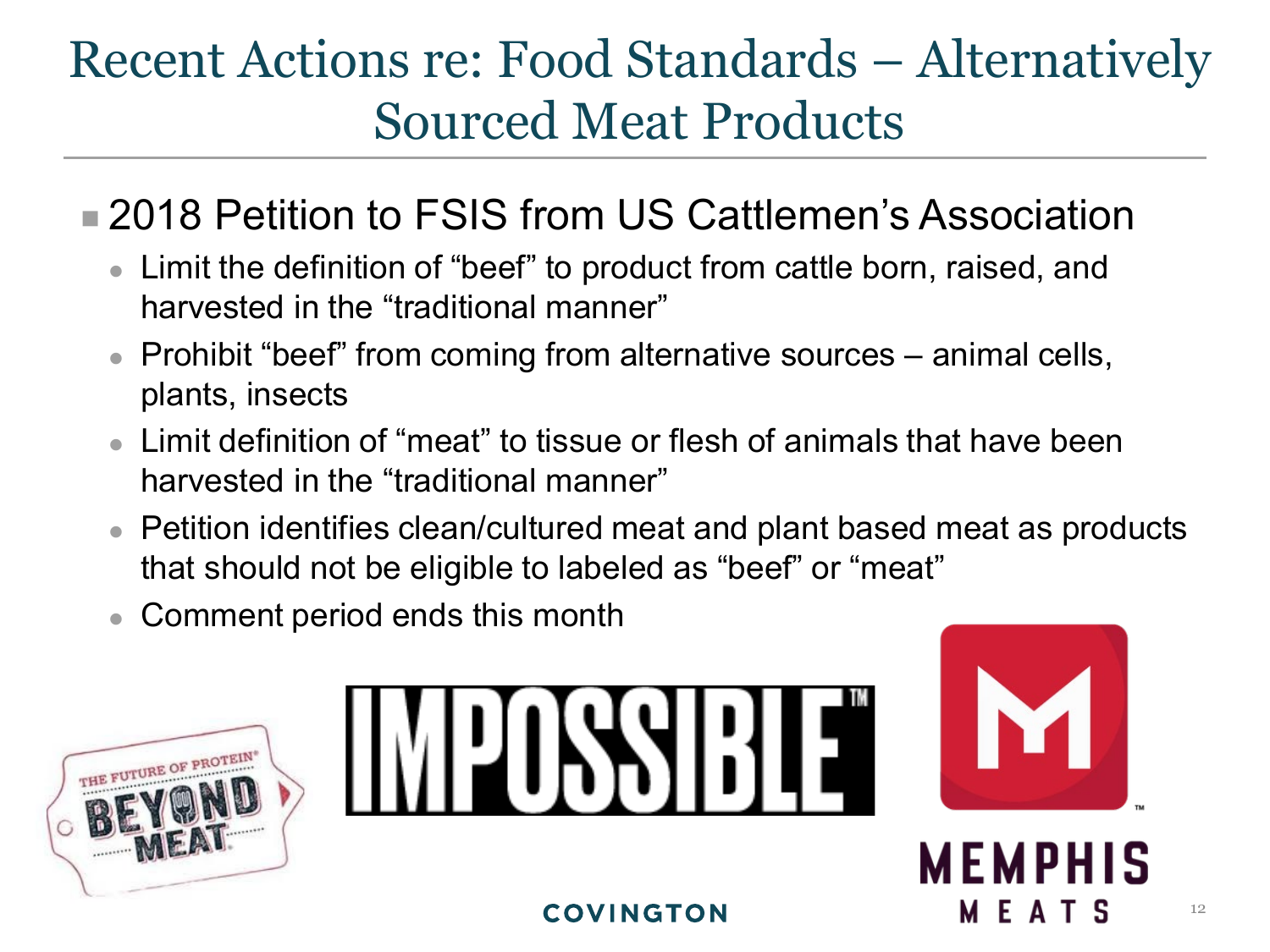## Jurisdiction: FDA, USDA, Both?

FDA "Food" and food ingredients under Federal Food, Drug, and Cosmetic Act

Safety of new food ingredients including in plant-based foods, seafood, and meat and poultry products

Food products of biotechnology including GE animals

Safety of animal cloning and labeling

Safety and labeling of "non-specified" red meats (e.g., bison and venison) and "non-specified" birds (e.g., wild turkey) and products with minimal amounts of meat/poultry

Live food animals

Microbial, algal, and fungal cells generated by largescale culture and used as direct food ingredients; animal cell culture technology in therapeutic settings; and processing, manufacture, and packaging of seafood (except catfish)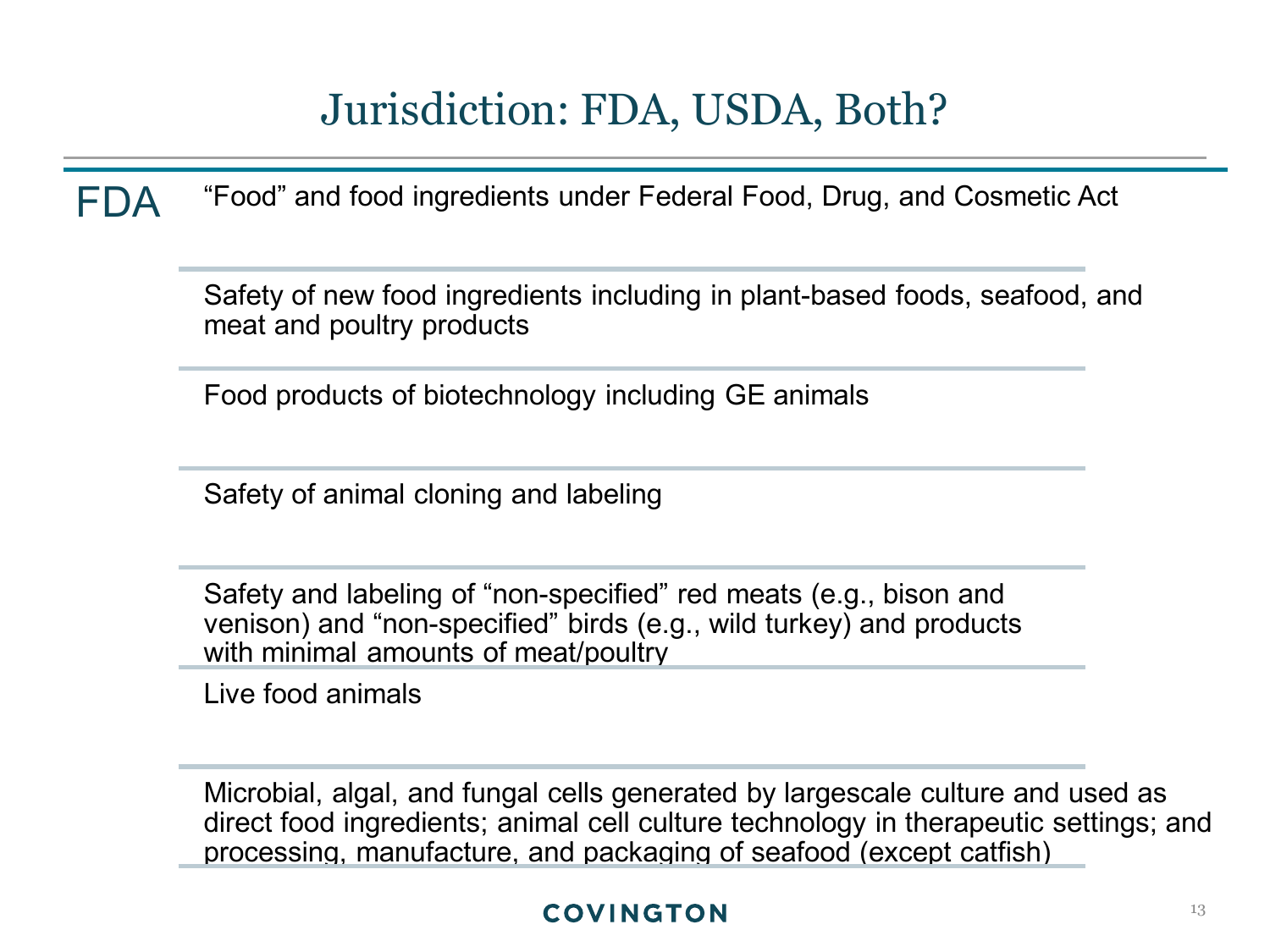### Jurisdiction: FDA, USDA, Both?

USDA Regulates "meat and meat food products" and "poultry and poultry products" under Federal Meat Inspection Act and Poultry Products Inspection Act except: – multi-ingredient foods containing < 3% raw meat/poultry or < 2% cooked meat/poultry – non-specified meats or birds

> Regulates establishments that slaughter and/or process meat and poultry products – Processing activities include mixing, grinding, fabrication, preblending, patty formation, stuffing, mechanical tenderization, cooking/smoking, etc.

Determines safety, wholesomeness, and accuracy of labeling

Determines suitability of ingredients used in meat and poultry products

Reviews other new technologies for safety and suitability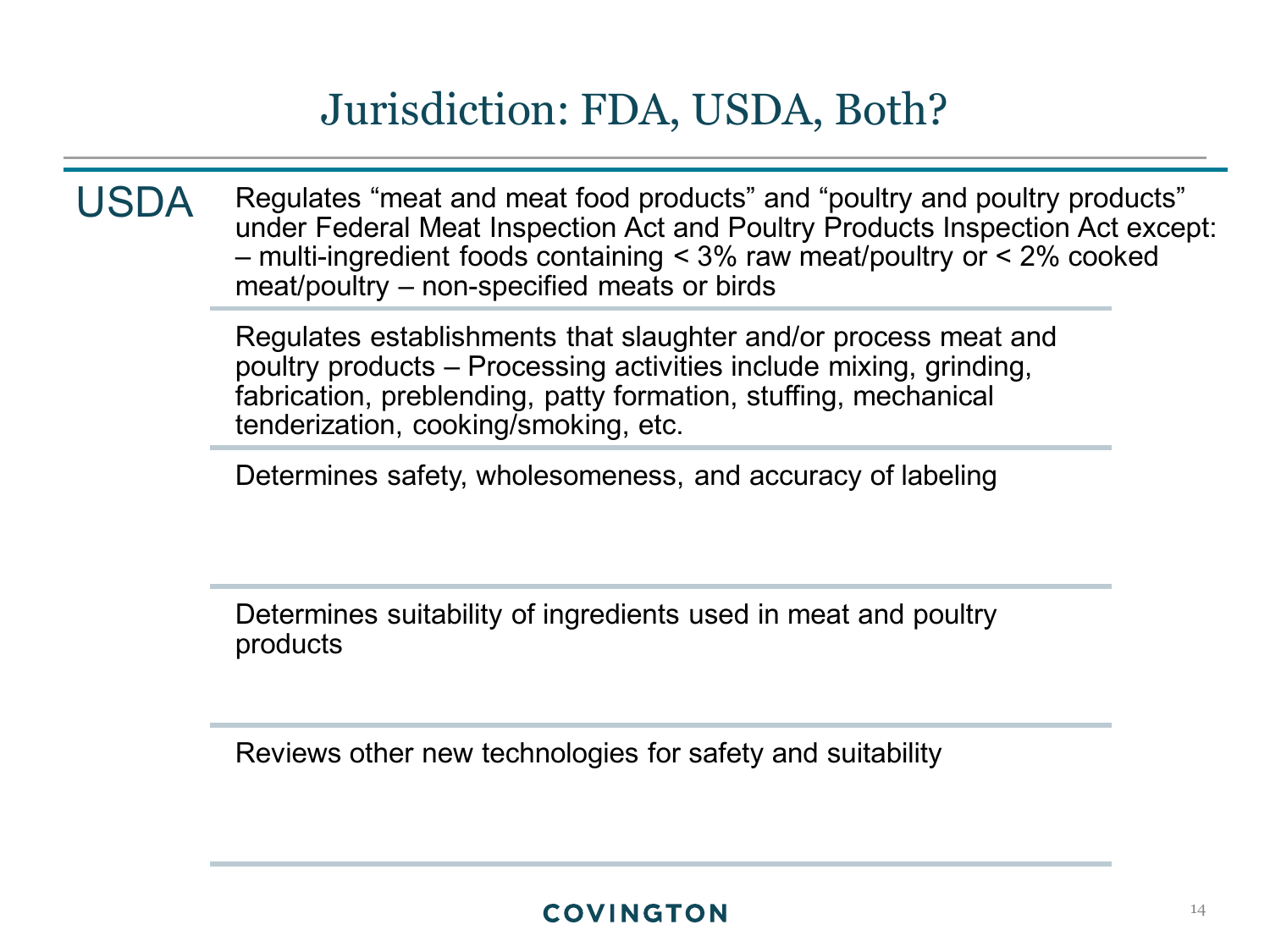## Jurisdiction: FDA, USDA, Both?

### New ingredients in meat or poultry

- FDA evaluates safety and USDA consults on suitability
- Stems from FDA's "food additive" authority
- For ingredients of biological origin, evaluation is primarily a comparative assessment

### Finished meat & poultry product labeling

• Typically regulated by USDA

### Other relevant precedents

- FDA evaluated safety and labeling of food from animal clones and progeny; USDA/FSIS deferred to FDA determination and regulates finished products
- Concurrent evaluation of beef, poultry, and pork protein ingredients (e.g., GRN 168, 313, 314) (\*\*More than 25% of GRAS notices filed with FDA have involved substances in products in meat and poultry products, and have undergone concurrent evaluation by USDA/FSIS)
- Congress delegated authority over catfish exclusively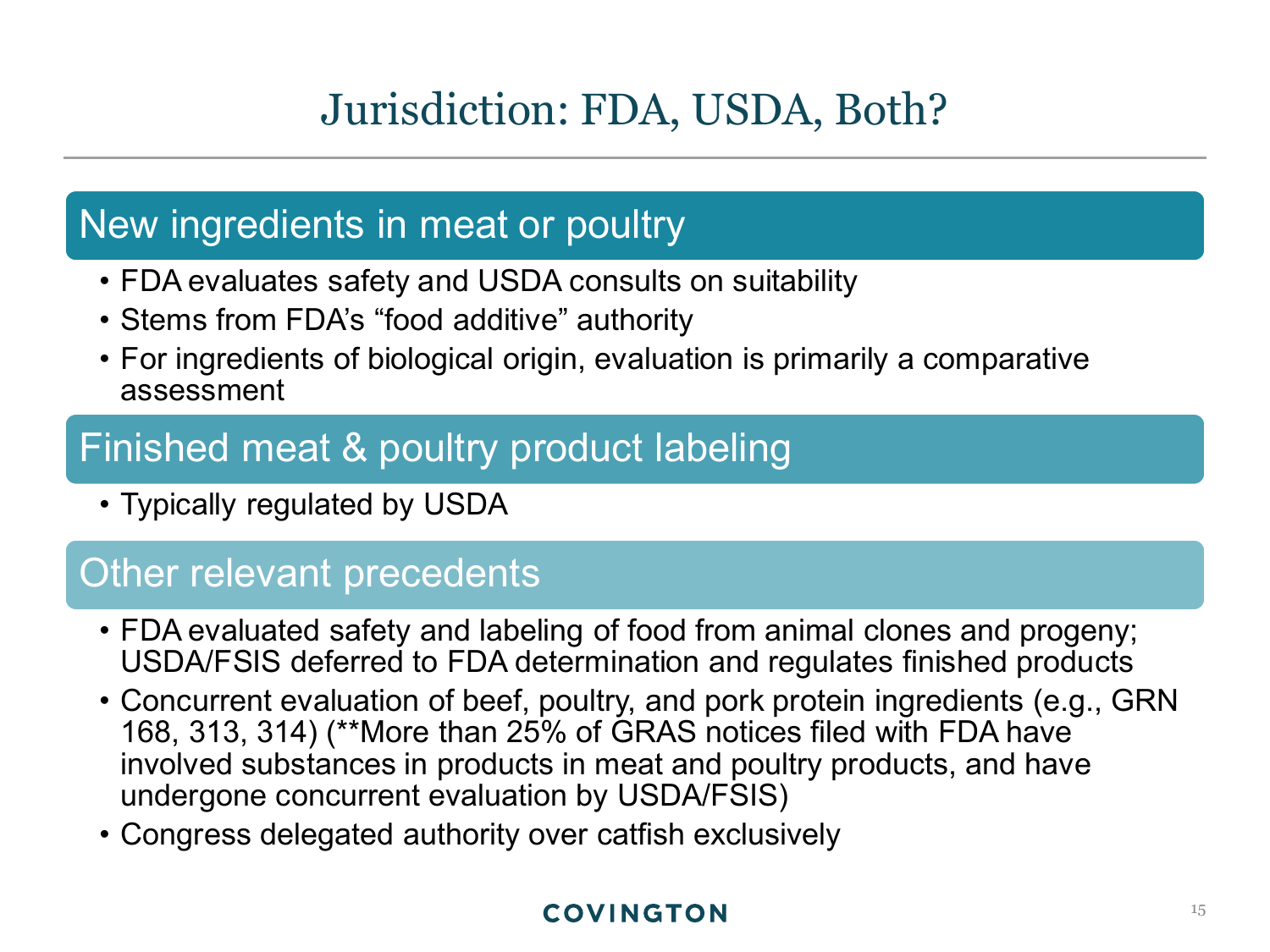### Key FSIS Definitions

**Meat**: "The part of the muscle **of any cattle, sheep, swine, or goats** that is skeletal or that is found in the tongue, diaphragm, heart, or esophagus, with or without the accompanying and overlying fat, and the portions of bone (in bone-in product such as T-bone or porterhouse steak), skin, sinew, nerve, and blood vessels that normally accompany the muscle tissue and that are not separated from it in the process of dressing." 9 CFR § 301.2 (FMIA regulations)

**Meat food product**: [A]ny product capable of use as human food which is made wholly or in part from **any meat or other portion of the carcass of any cattle, sheep, swine, or goats . . . .**" 21 U.S.C. § 601(j) (FMIA)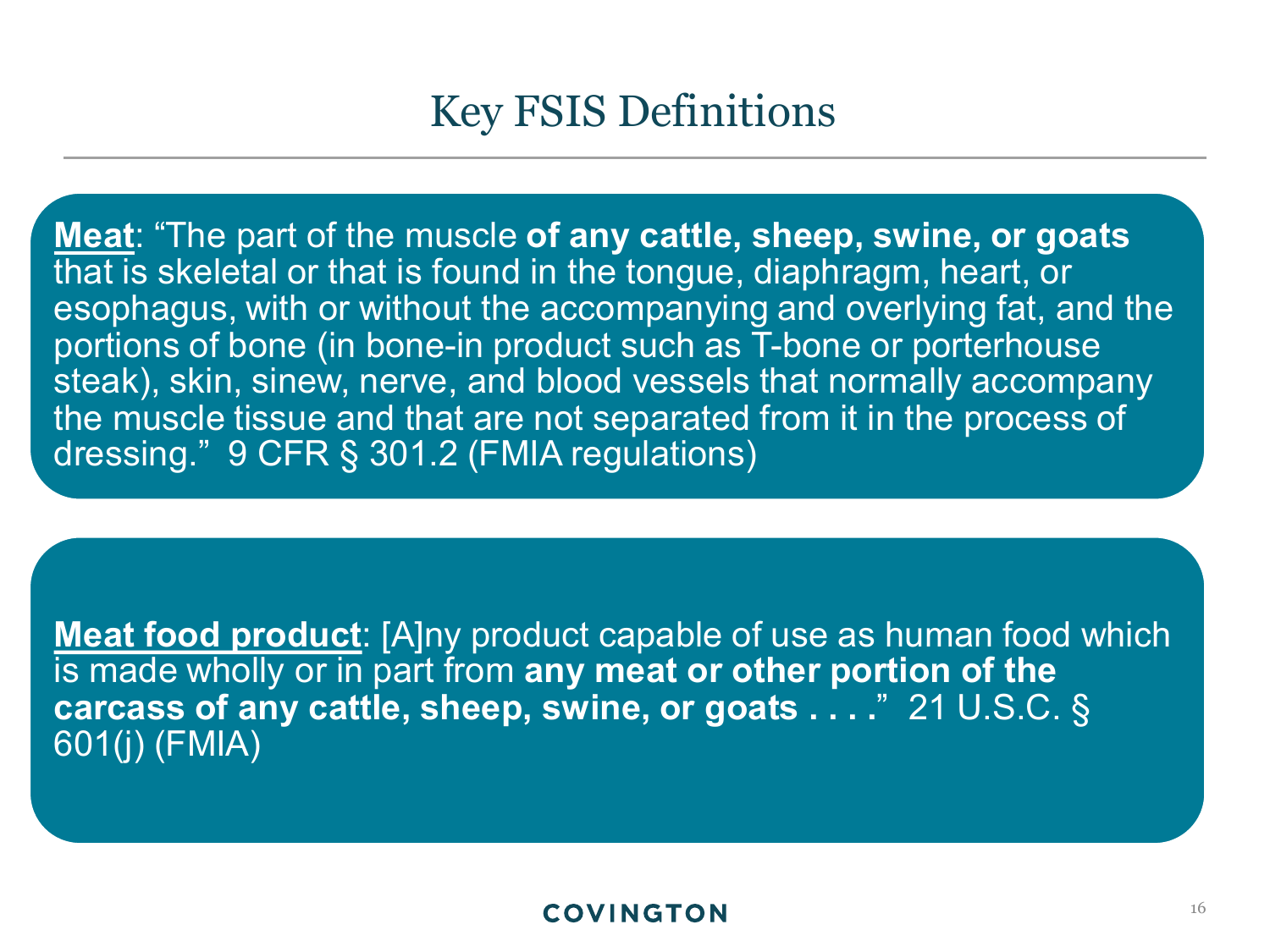### What Will Be Regulated & By Whom?

| <b>Pre-Market</b><br><b>Safety</b>   | • Substances used in manufacturing (e.g., animal cells, growth<br>medium)<br>• Assessment of whether manufacturing changes or affects<br>identity, conditions of use, purity, toxicity, or safety<br>• Identity, history of safe use, common knowledge of safety,<br>technical effect and intended use, margin of exposure<br>• Consultation process, food additive / GRAS process, process<br>similar to LACF/AF? |  |
|--------------------------------------|--------------------------------------------------------------------------------------------------------------------------------------------------------------------------------------------------------------------------------------------------------------------------------------------------------------------------------------------------------------------------------------------------------------------|--|
|                                      |                                                                                                                                                                                                                                                                                                                                                                                                                    |  |
| <b>Mfg</b><br><b>Process</b>         | • Hazard analysis and control measures, GMP<br>• Preventive controls / HACCP?                                                                                                                                                                                                                                                                                                                                      |  |
|                                      |                                                                                                                                                                                                                                                                                                                                                                                                                    |  |
| Labeling                             | • Product name (e.g., qualifies as "meat" or "poultry" products?)<br>• Other mandatory labeling<br>• USDA or FDA regime?                                                                                                                                                                                                                                                                                           |  |
|                                      |                                                                                                                                                                                                                                                                                                                                                                                                                    |  |
| <b>Facility</b><br><b>Inspection</b> | • FDA GMP / FSMA inspection or USDA processing inspection?                                                                                                                                                                                                                                                                                                                                                         |  |
|                                      |                                                                                                                                                                                                                                                                                                                                                                                                                    |  |

#### **COVINGTON**

h.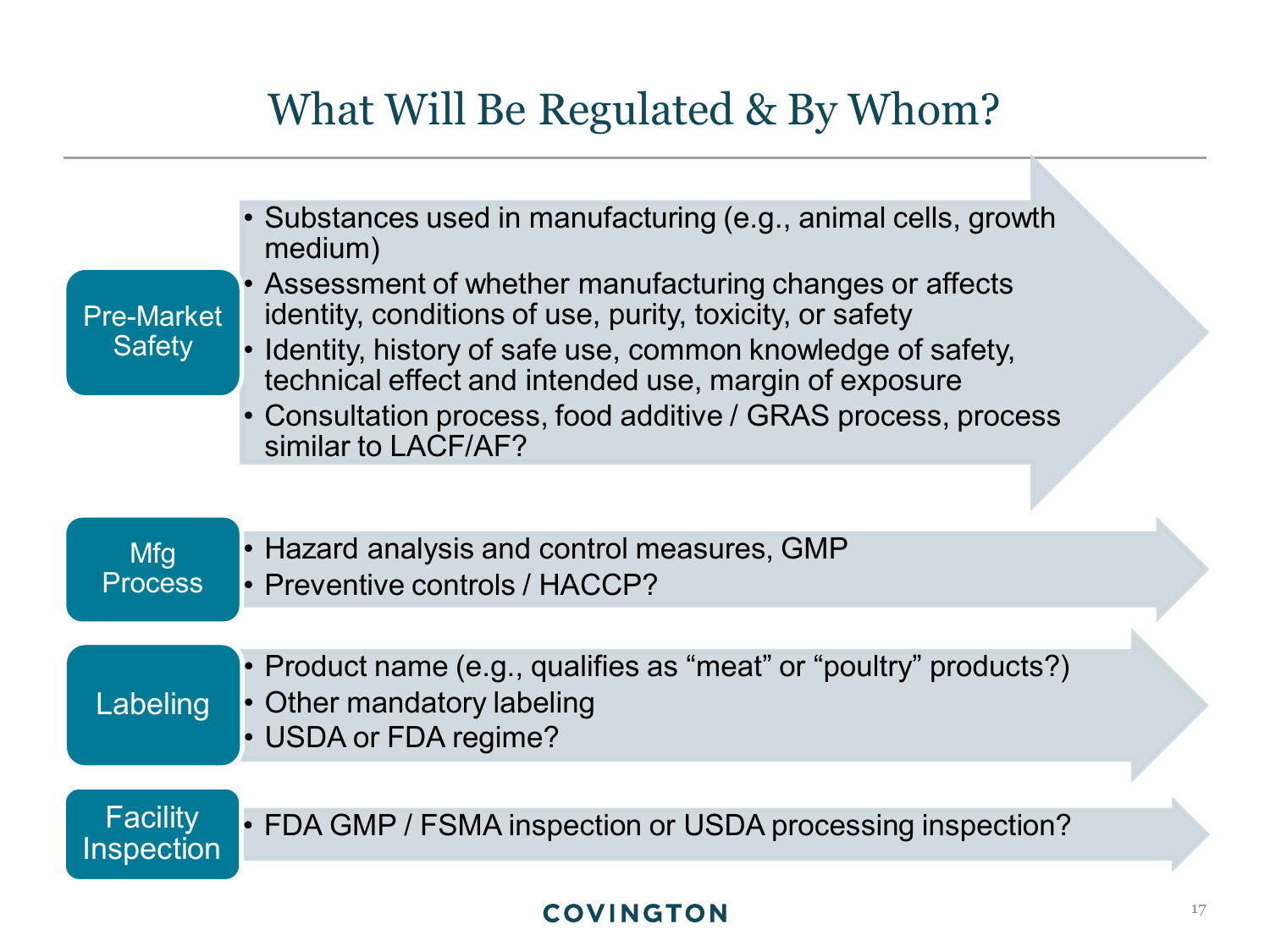### Recent Developments in Cellular Agriculture

**February 2018**: The U.S. Cattlemen's Association petitioned USDA to establish meat labeling requirements excluding products not derived from animals raised and slaughtered

**October 2018**: USDA and FDA held a joint meeting to solicit stakeholder input on how cellular agriculture should be regulated

**November 2018**: USDA and FDA issued a statement agreeing on joint oversight

- "American farmers and ranchers feed the world, but as technology advances, we must consider how to inspect and regulate to ensure food safety, regardless of the production method." ~ Secretary Purdue
- "Recent advances in animal cell cultured food products present many important and timely technical and regulatory considerations for the FDA and our partners at USDA." ~ Commissioner Gottlieb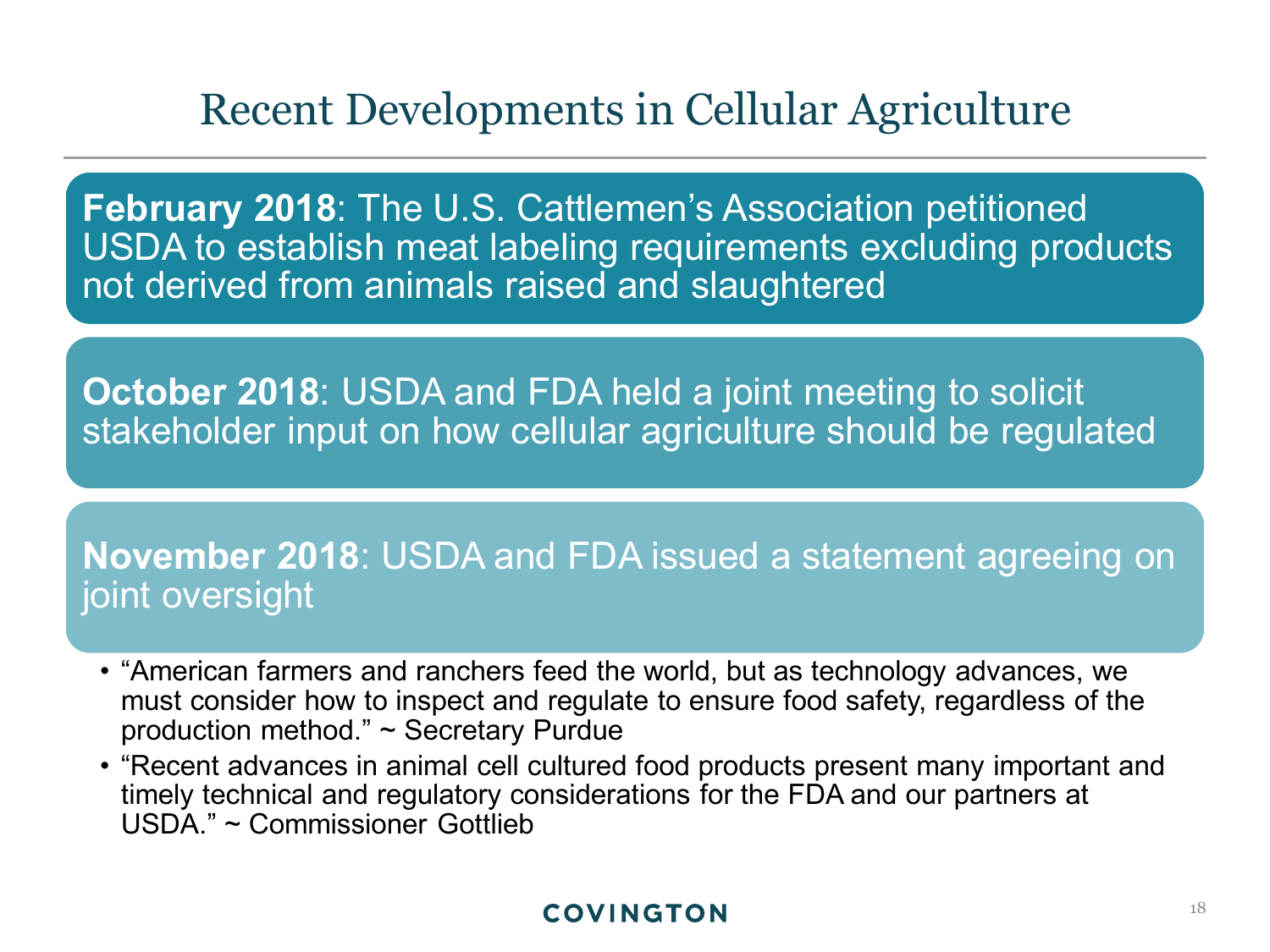## Recent Developments in Cellular Agriculture

**March 2019**: FDA and USDA released a formal agreement outlining how cellular agriculture will be regulated

- Pre-harvest, FDA is responsible for:
	- Conducting oversight of and providing consultation on tissue collection, cell lines and banks, and the proliferation of cells
	- Ensuring compliance with applicable FDA regulations, including facility registration, CGMPs, and preventive controls
- At harvest, USDA is responsible for:
	- Overseeing facility inspections and compliance with FSIS regulations, including HACCP
	- Approving product labeling according to "joint principles" USDA and FDA will establish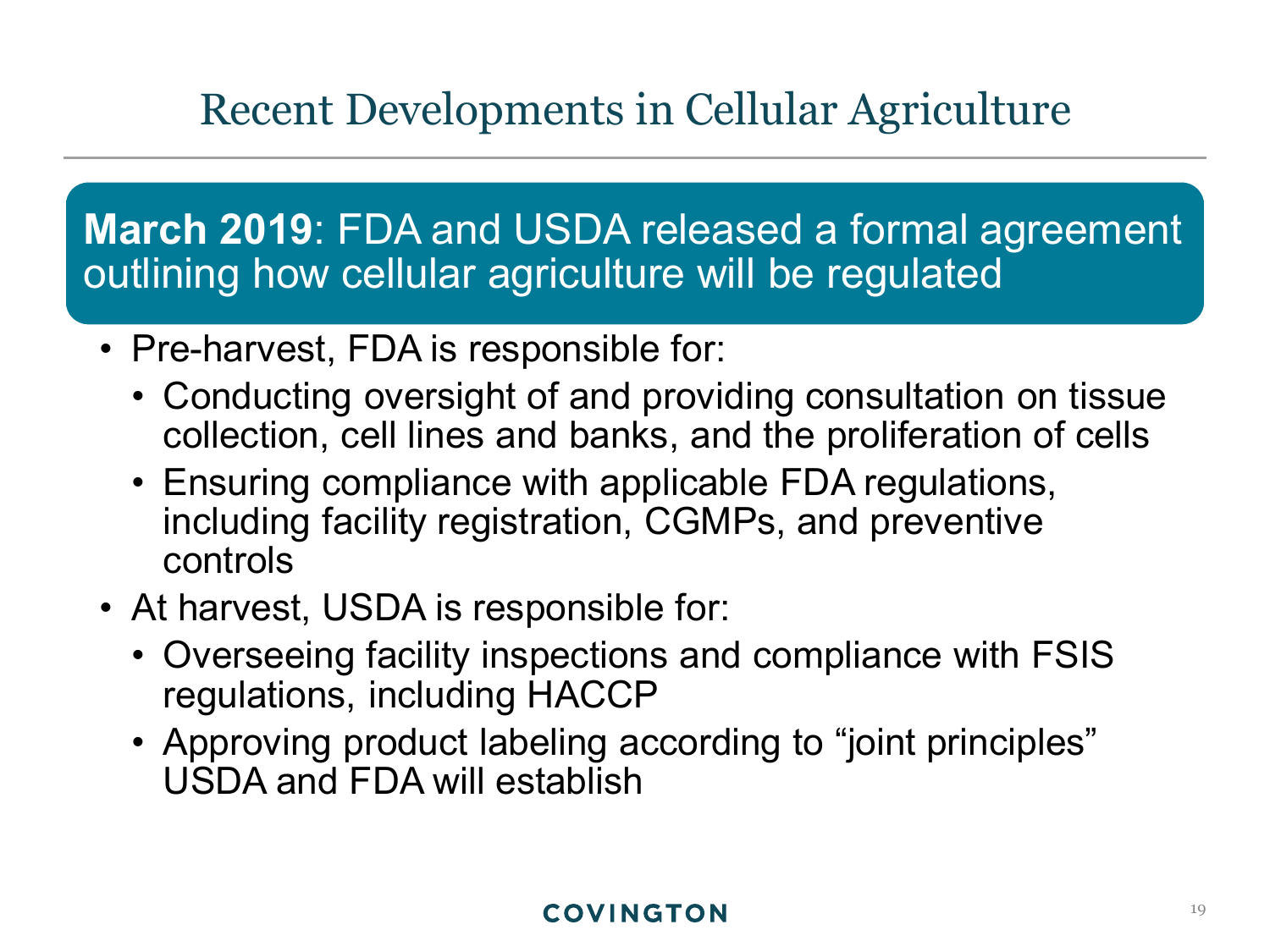### State Impact

Missouri: 2018 law amended the Missouri meat advertising law to prohibit "misrepresenting a product as meat that is not derived from harvested production livestock or poultry."

• State Dept of Ag provided guidance regarding qualifiers

Arkansas: 2019 law states that "meat" does not include synthetic product derived from a plant, insect, or other sources like labgrown animal cells

• Prohibits, in part, (1) representing the agricultural product as meat or a meat product when the agricultural product is not derived from harvested livestock, poultry, or cervids; (2) representing the agricultural product as rice when the agricultural product is not rice; (3) utilizing a term that is the same as or similar to a term that has been used or defined historically in reference to a specific agricultural product; or (4) affixing a label that uses a variation of rice in the name of the agricultural product when the agricultural product is not rice or derived from rice

20+ laws pending or passed in other states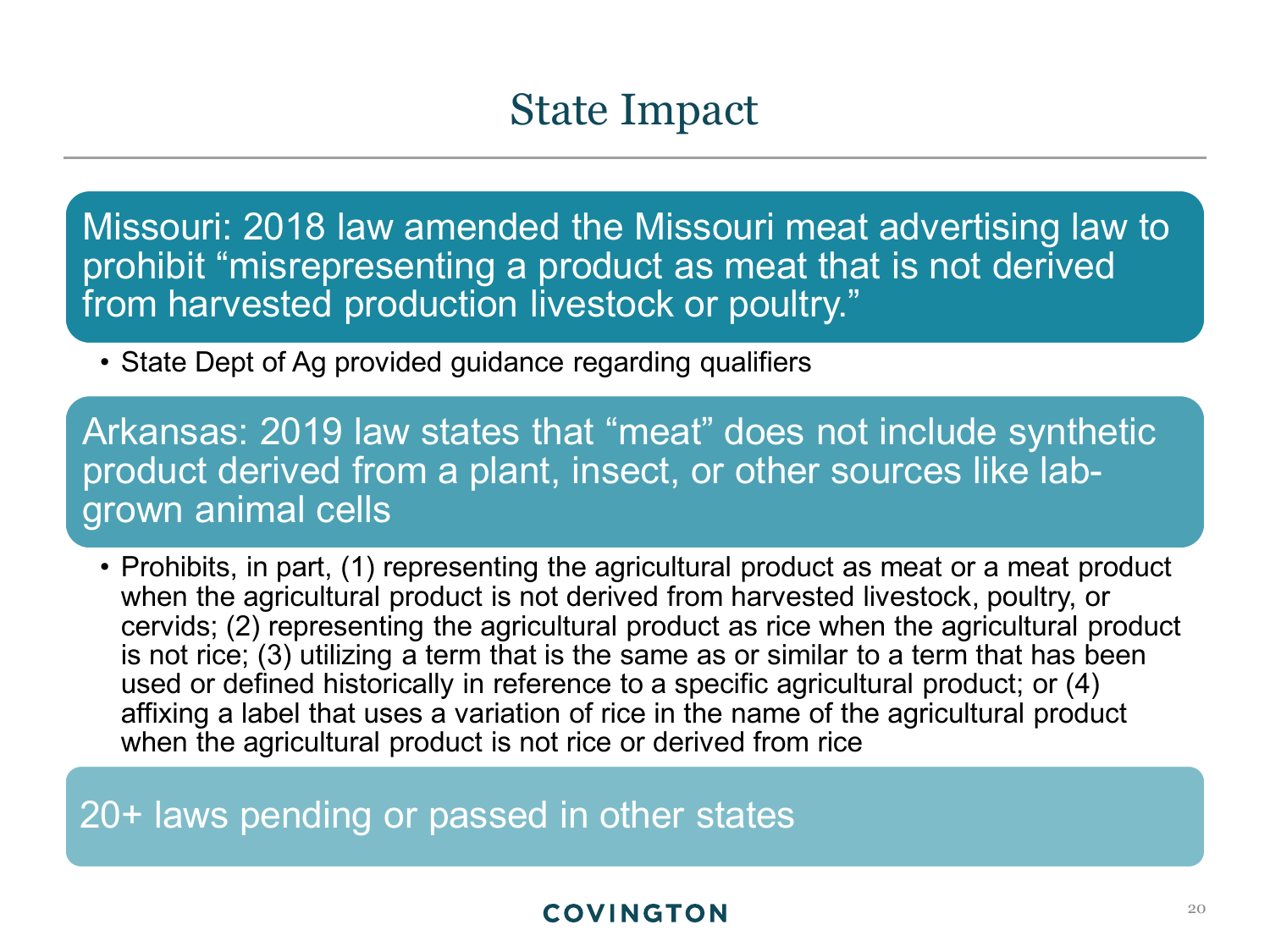## What to Expect Next

# Cell-based meat

- USDA / FSIS decision on U.S. Cattlemen's Petition or naming more generally
- Potential standard of identity specific to these products?
- Case-specific determinations
- Continued political interest and legislation (e.g., Federal Ag Appropriations; Missouri and many other state laws)
- Litigation

# Plant-based meat and dairy

- FDA request for comment and issuance of policy statement?
- Continued political interest and legislation (e.g., Missouri law and many other state laws)
- Litigation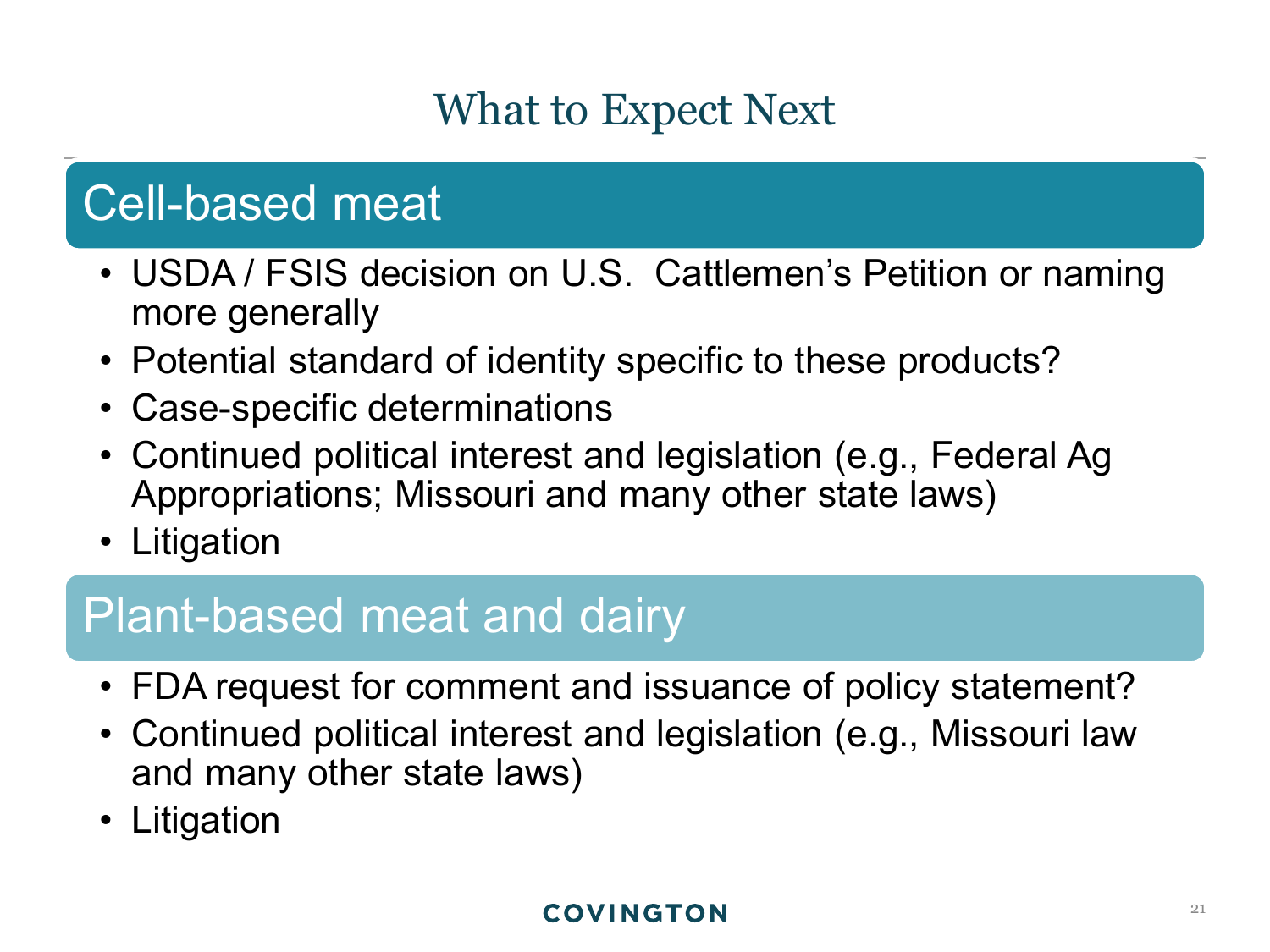### Key Questions to Ask